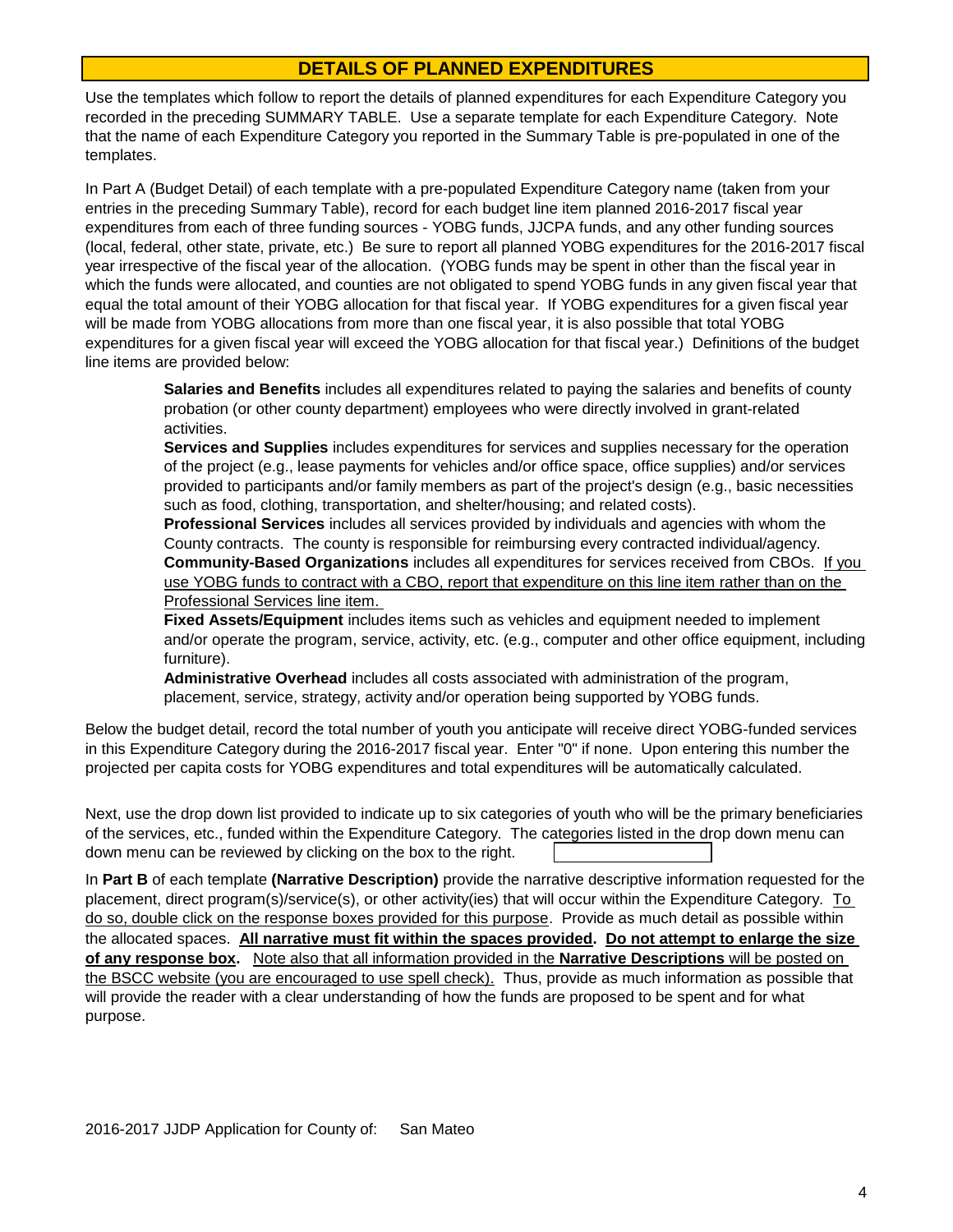| <b>DETAILS OF PLANNED EXPENDITURES (continued)</b>                                                                |               |                   |                         |  |                          |                 |
|-------------------------------------------------------------------------------------------------------------------|---------------|-------------------|-------------------------|--|--------------------------|-----------------|
| <b>PART A: BUDGET DETAIL</b>                                                                                      |               |                   |                         |  |                          |                 |
| Expenditure Category (from Summary Table):                                                                        | Juvenile Hall |                   |                         |  |                          |                 |
| If "Other Direct Service" or "Other,"                                                                             |               |                   |                         |  |                          |                 |
| Provide Name in Space to Right                                                                                    |               |                   |                         |  |                          |                 |
|                                                                                                                   |               | <b>YOBG Funds</b> | <b>JJCPA Funds</b>      |  |                          | All Other Funds |
| <b>Salaries &amp; Benefits:</b>                                                                                   | \$            | 250,000           |                         |  | $\overline{\mathcal{S}}$ | 750,000         |
| Services & Supplies:                                                                                              | \$            | 5,000             |                         |  |                          |                 |
| <b>Professional Services:</b>                                                                                     |               |                   |                         |  |                          |                 |
| <b>Community Based Organizations:</b>                                                                             |               |                   |                         |  |                          |                 |
| <b>Fixed Assets/Equipment:</b>                                                                                    |               |                   |                         |  | \$                       | 89,287          |
| <b>Administrative Overhead:</b>                                                                                   | \$            | 40,705            |                         |  | $\overline{\$}$          | 312,504         |
| <b>Other Expenditures (List Below):</b>                                                                           |               |                   |                         |  |                          |                 |
| <b>County Service Charges</b>                                                                                     |               |                   | \$                      |  | \$                       | 1,686,967       |
|                                                                                                                   |               |                   | $\overline{\$}$         |  |                          |                 |
|                                                                                                                   |               |                   | $\overline{\$}$         |  |                          |                 |
| <b>TOTAL:</b>                                                                                                     | \$            | 295,705           | $\overline{\mathbf{s}}$ |  | \$                       | 2,838,758       |
|                                                                                                                   |               |                   |                         |  |                          |                 |
| Number of Youth Who Will Receive Services (Est.):                                                                 |               |                   | 1240                    |  |                          |                 |
| Projected Per Capita YOBG Expenditures: \$                                                                        |               |                   | 238.47                  |  |                          |                 |
| Projected Per Capita Total Expenditures:   \$                                                                     |               |                   | 2,527.79                |  |                          |                 |
| Youth Targeted to Receive Services: WIC 602 Youth                                                                 |               |                   |                         |  |                          |                 |
| (Select up to Six Categories) Misdemeanor Offenders                                                               |               |                   |                         |  |                          |                 |
|                                                                                                                   |               | Felony Offenders  |                         |  |                          |                 |
| <b>PART B: NARRATIVE DESCRIPTION</b>                                                                              |               |                   |                         |  |                          |                 |
| Provide a brief description of the youth to be served (where applicable) and the program, placement, service, or  |               |                   |                         |  |                          |                 |
| other activity that will be provided. Be sure to describe any prevention services.                                |               |                   |                         |  |                          |                 |
| Youthful Offender Block Grant funds will be used to support additional staff time to supervise youth with serious |               |                   |                         |  |                          |                 |
| offenses who will be housed in the long-term and segregation units of the Youth Services Center. In the past,     |               |                   |                         |  |                          |                 |
| these youth may have been sent to the Department of Juvenile Justice facilities. Many of the youth have serious   |               |                   |                         |  |                          |                 |
| mental health issues or aggression that require suicide watch and an enhanced level of supervisoin during daily   |               |                   |                         |  |                          |                 |
| activites. In addition, YOBG funds will be used for personal care supplies and for enhanced security equipment    |               |                   |                         |  |                          |                 |
| for the facility.                                                                                                 |               |                   |                         |  |                          |                 |
|                                                                                                                   |               |                   |                         |  |                          |                 |
|                                                                                                                   |               |                   |                         |  |                          |                 |
|                                                                                                                   |               |                   |                         |  |                          |                 |
| What specifically will YOBG funds pay for?                                                                        |               |                   |                         |  |                          |                 |
| The YOBG funds will partially cover the cost of staff. The column "other funds" contains the total funds for the  |               |                   |                         |  |                          |                 |
| operation of the YSC since expenses for the long-term and segregation units are not tracked separately. County    |               |                   |                         |  |                          |                 |
| Services Charges are charged by internal county service departments such as Information Services Department,      |               |                   |                         |  |                          |                 |
| Department of Public Works for telephones, facility rents, and vehicle usage, etc.                                |               |                   |                         |  |                          |                 |
|                                                                                                                   |               |                   |                         |  |                          |                 |
| How will County capacity to deliver services be enhanced?                                                         |               |                   |                         |  |                          |                 |
| Youth will be able to receive programming as stated above with the funding support for salary and benefits, as    |               |                   |                         |  |                          |                 |
| well as care and maintenace costs.                                                                                |               |                   |                         |  |                          |                 |
|                                                                                                                   |               |                   |                         |  |                          |                 |
|                                                                                                                   |               |                   |                         |  |                          |                 |
|                                                                                                                   |               |                   |                         |  |                          |                 |
| Briefly describe any Evidence Based Practices that will be used. Be as specific as you can with regard to the     |               |                   |                         |  |                          |                 |
| particular practices that you consider to be evidence based.                                                      |               |                   |                         |  |                          |                 |
| For the purpose of educational achievement, independent living skills and potential future employment individual  |               |                   |                         |  |                          |                 |
| case plans and transitional services will be utilized. These are all based on Evidence-Based Practices.           |               |                   |                         |  |                          |                 |
|                                                                                                                   |               |                   |                         |  |                          |                 |
|                                                                                                                   |               |                   |                         |  |                          |                 |
|                                                                                                                   |               |                   |                         |  |                          |                 |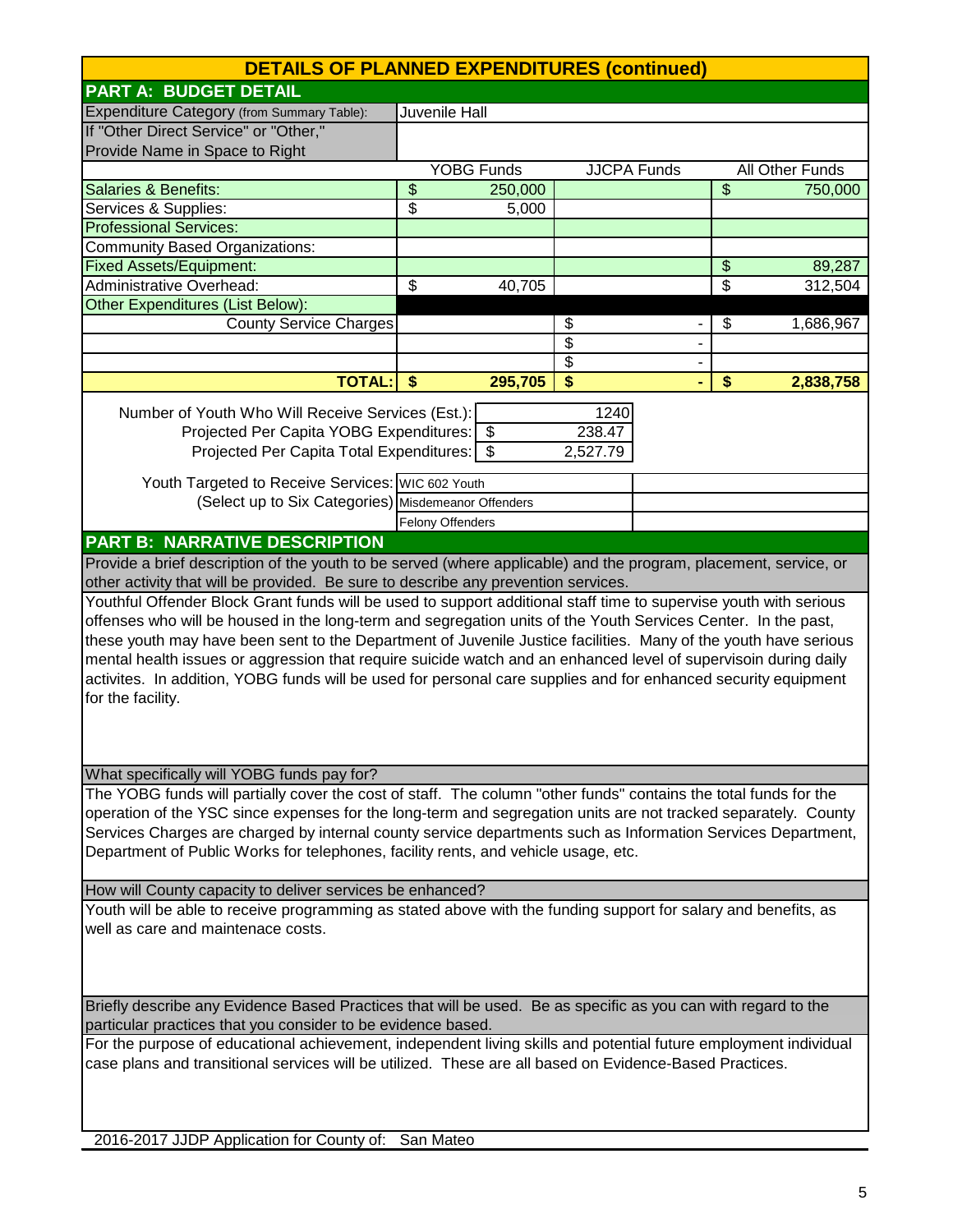| <b>DETAILS OF PLANNED EXPENDITURES (continued)</b>                                                                |                                                                                                               |                       |           |                    |    |                 |
|-------------------------------------------------------------------------------------------------------------------|---------------------------------------------------------------------------------------------------------------|-----------------------|-----------|--------------------|----|-----------------|
| <b>PART A: BUDGET DETAIL</b>                                                                                      |                                                                                                               |                       |           |                    |    |                 |
| Expenditure Category (from Summary Table):                                                                        | Camp                                                                                                          |                       |           |                    |    |                 |
| If "Other Direct Service" or "Other,"                                                                             |                                                                                                               |                       |           |                    |    |                 |
| Provide Name in Space to Right                                                                                    |                                                                                                               |                       |           |                    |    |                 |
|                                                                                                                   |                                                                                                               | <b>YOBG Funds</b>     |           | <b>JJCPA</b> Funds |    | All Other Funds |
| <b>Salaries &amp; Benefits:</b>                                                                                   | \$                                                                                                            | 399,161               |           |                    |    |                 |
| Services & Supplies:                                                                                              | \$                                                                                                            | 8,000                 |           |                    |    |                 |
| <b>Professional Services:</b>                                                                                     |                                                                                                               |                       |           |                    |    |                 |
| <b>Community Based Organizations:</b>                                                                             |                                                                                                               |                       |           |                    |    |                 |
| <b>Fixed Assets/Equipment:</b>                                                                                    | \$                                                                                                            | 50,000                |           |                    |    |                 |
| <b>Administrative Overhead:</b>                                                                                   |                                                                                                               |                       |           |                    |    |                 |
| Other Expenditures (List Below):                                                                                  |                                                                                                               |                       |           |                    |    |                 |
| <b>County Service Charges</b>                                                                                     |                                                                                                               |                       |           |                    | \$ | 91,396          |
|                                                                                                                   |                                                                                                               |                       |           |                    |    |                 |
|                                                                                                                   |                                                                                                               |                       |           |                    |    |                 |
| <b>TOTAL:</b>                                                                                                     | $\mathbf{\hat{S}}$                                                                                            | 457,161               | \$        |                    | \$ | 91,396          |
| Number of Youth Who Will Receive Services (Est.):                                                                 |                                                                                                               |                       | 40        |                    |    |                 |
| Projected Per Capita YOBG Expenditures: \$                                                                        |                                                                                                               |                       | 11,429.03 |                    |    |                 |
| Projected Per Capita Total Expenditures: \$                                                                       |                                                                                                               |                       | 13,713.93 |                    |    |                 |
|                                                                                                                   |                                                                                                               |                       |           |                    |    |                 |
| Youth Targeted to Receive Services: WIC 602 Youth                                                                 |                                                                                                               |                       |           | Felony Offenders   |    |                 |
| (Select up to Six Categories) WIC 300/600 Youth                                                                   |                                                                                                               |                       |           |                    |    |                 |
|                                                                                                                   |                                                                                                               | Misdemeanor Offenders |           |                    |    |                 |
| <b>PART B: NARRATIVE DESCRIPTION</b>                                                                              |                                                                                                               |                       |           |                    |    |                 |
| Provide a brief description of the youth to be served (where applicable) and the program, placement, service, or  |                                                                                                               |                       |           |                    |    |                 |
| other activity that will be provided. Be sure to describe any prevention services.                                |                                                                                                               |                       |           |                    |    |                 |
| Camp Glenwood was established in 1961 to provide services to male youth who are facing extended detention.        |                                                                                                               |                       |           |                    |    |                 |
| These youth are orded by the court to stay at Camp Glenwood for approximately six months. During their stay,      |                                                                                                               |                       |           |                    |    |                 |
| staff work intensively with the youth on controlling their impulses and anger, graduating from high school or     |                                                                                                               |                       |           |                    |    |                 |
| achieving a GED, and sustaining positive relationships. Special services include mental health and substance      |                                                                                                               |                       |           |                    |    |                 |
| abuse counseling and gang intervention. The youth participate in a yearly house-building project with Habitat for |                                                                                                               |                       |           |                    |    |                 |
| Humanity, an annual week-long hiking trip, and a holiday wreath-making business that raises money for activities  |                                                                                                               |                       |           |                    |    |                 |
| throughout the year.                                                                                              |                                                                                                               |                       |           |                    |    |                 |
|                                                                                                                   |                                                                                                               |                       |           |                    |    |                 |
|                                                                                                                   |                                                                                                               |                       |           |                    |    |                 |
| What specifically will YOBG funds pay for?                                                                        |                                                                                                               |                       |           |                    |    |                 |
| The YOBG funds will partially cover the cost of care for the youth at Camp Glenwood and replacement of            |                                                                                                               |                       |           |                    |    |                 |
| essential equipment. The Departments General Funds is used to cover County Services Charges which are             |                                                                                                               |                       |           |                    |    |                 |
| charged by internal county service departments such as Information Services Department, Department of Public      |                                                                                                               |                       |           |                    |    |                 |
| Works for telephones, facility rents, and vehicle usage, etc.                                                     |                                                                                                               |                       |           |                    |    |                 |
| How will County capacity to deliver services be enhanced?                                                         |                                                                                                               |                       |           |                    |    |                 |
| The YOBG funds will cover the partial cost of the program and enable the youth to receive the above stated        |                                                                                                               |                       |           |                    |    |                 |
| programming.                                                                                                      |                                                                                                               |                       |           |                    |    |                 |
|                                                                                                                   |                                                                                                               |                       |           |                    |    |                 |
|                                                                                                                   |                                                                                                               |                       |           |                    |    |                 |
|                                                                                                                   |                                                                                                               |                       |           |                    |    |                 |
|                                                                                                                   | Briefly describe any Evidence Based Practices that will be used. Be as specific as you can with regard to the |                       |           |                    |    |                 |
| particular practices that you consider to be evidence based.                                                      |                                                                                                               |                       |           |                    |    |                 |
| Programming that is experiential and based on congitive behavioral modification, treatment provided for mental    |                                                                                                               |                       |           |                    |    |                 |
| health and substance abuse and skill building efforts to help youth obtan educational and practical employment    |                                                                                                               |                       |           |                    |    |                 |
| skills are all based on Evidence-Based Practices.                                                                 |                                                                                                               |                       |           |                    |    |                 |
|                                                                                                                   |                                                                                                               |                       |           |                    |    |                 |
|                                                                                                                   |                                                                                                               |                       |           |                    |    |                 |
| 2016-2017 JJDP Application for County of: San Mateo                                                               |                                                                                                               |                       |           |                    |    |                 |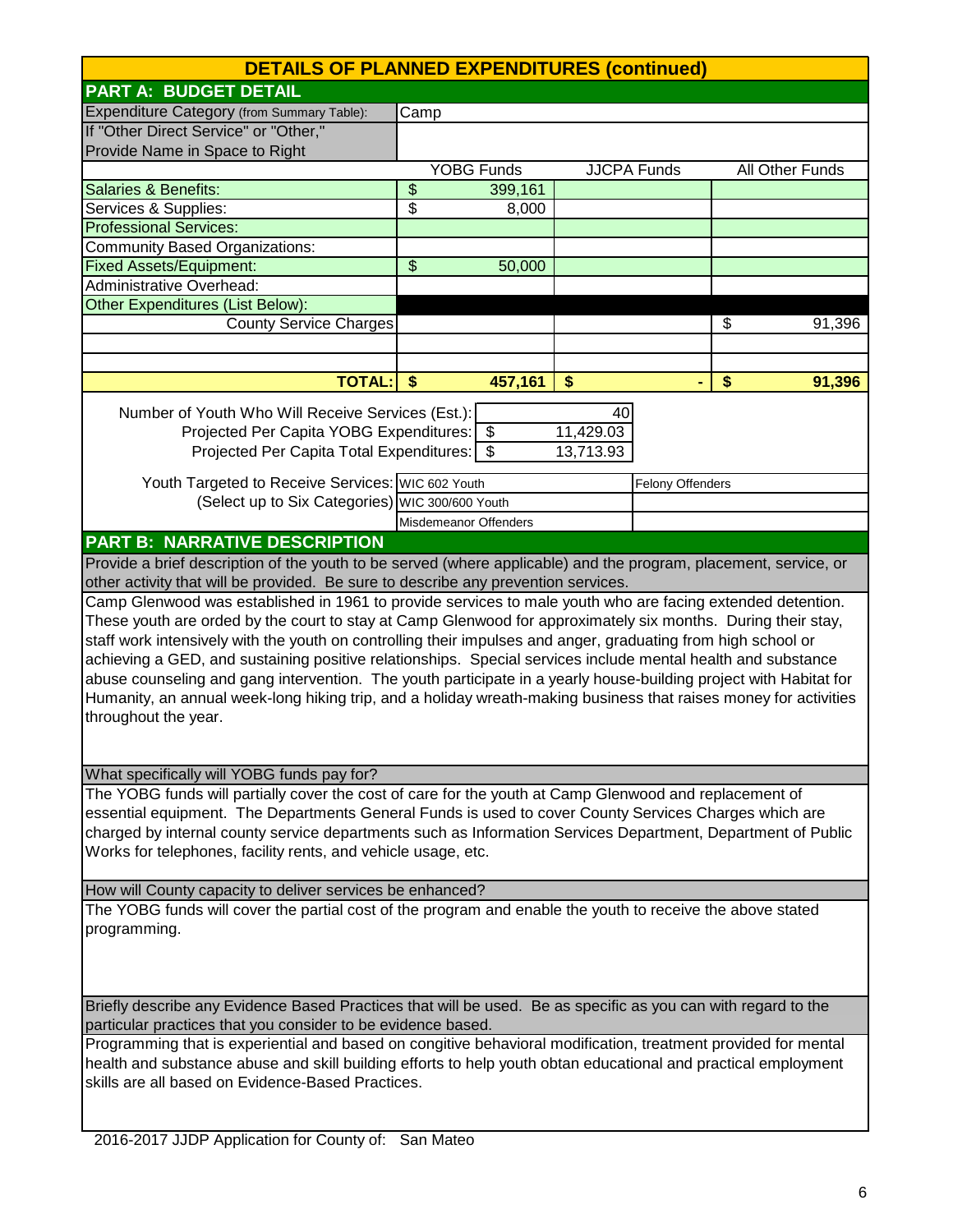| <b>DETAILS OF PLANNED EXPENDITURES (continued)</b>                                                                                                                                                                                                                                                                                                                                 |                    |                   |                    |  |                          |                 |
|------------------------------------------------------------------------------------------------------------------------------------------------------------------------------------------------------------------------------------------------------------------------------------------------------------------------------------------------------------------------------------|--------------------|-------------------|--------------------|--|--------------------------|-----------------|
| <b>PART A: BUDGET DETAIL</b>                                                                                                                                                                                                                                                                                                                                                       |                    |                   |                    |  |                          |                 |
| Expenditure Category (from Summary Table):                                                                                                                                                                                                                                                                                                                                         | Home on Probation  |                   |                    |  |                          |                 |
| If "Other Direct Service" or "Other,"                                                                                                                                                                                                                                                                                                                                              |                    |                   |                    |  |                          |                 |
| Provide Name in Space to Right                                                                                                                                                                                                                                                                                                                                                     |                    |                   |                    |  |                          |                 |
|                                                                                                                                                                                                                                                                                                                                                                                    |                    | <b>YOBG Funds</b> | <b>JJCPA Funds</b> |  |                          | All Other Funds |
| <b>Salaries &amp; Benefits:</b>                                                                                                                                                                                                                                                                                                                                                    | \$                 | 150,832           |                    |  | $\overline{\mathcal{S}}$ | 418,517         |
| Services & Supplies:                                                                                                                                                                                                                                                                                                                                                               |                    |                   |                    |  | $\overline{\mathcal{S}}$ | 5,000           |
| <b>Professional Services:</b>                                                                                                                                                                                                                                                                                                                                                      |                    |                   |                    |  |                          |                 |
| <b>Community Based Organizations:</b>                                                                                                                                                                                                                                                                                                                                              |                    |                   |                    |  |                          |                 |
| <b>Fixed Assets/Equipment:</b><br>Administrative Overhead:                                                                                                                                                                                                                                                                                                                         |                    |                   |                    |  | \$                       |                 |
| Other Expenditures (List Below):                                                                                                                                                                                                                                                                                                                                                   |                    |                   |                    |  |                          | 331,271         |
|                                                                                                                                                                                                                                                                                                                                                                                    |                    |                   |                    |  |                          |                 |
|                                                                                                                                                                                                                                                                                                                                                                                    |                    |                   |                    |  |                          |                 |
|                                                                                                                                                                                                                                                                                                                                                                                    |                    |                   |                    |  |                          |                 |
| <b>TOTAL:</b>                                                                                                                                                                                                                                                                                                                                                                      | $\mathbf{\hat{S}}$ | 150,832           | \$                 |  | \$                       | 754,788         |
|                                                                                                                                                                                                                                                                                                                                                                                    |                    |                   |                    |  |                          |                 |
| Number of Youth Who Will Receive Services (Est.):                                                                                                                                                                                                                                                                                                                                  |                    |                   | 160<br>942.70      |  |                          |                 |
| Projected Per Capita YOBG Expenditures: \$<br>Projected Per Capita Total Expenditures:   \$                                                                                                                                                                                                                                                                                        |                    |                   | 5,660.13           |  |                          |                 |
|                                                                                                                                                                                                                                                                                                                                                                                    |                    |                   |                    |  |                          |                 |
| Youth Targeted to Receive Services: WIC 602 Youth                                                                                                                                                                                                                                                                                                                                  |                    |                   |                    |  |                          |                 |
| (Select up to Six Categories) Felony Offenders                                                                                                                                                                                                                                                                                                                                     |                    |                   |                    |  |                          |                 |
|                                                                                                                                                                                                                                                                                                                                                                                    |                    |                   |                    |  |                          |                 |
| <b>PART B: NARRATIVE DESCRIPTION</b>                                                                                                                                                                                                                                                                                                                                               |                    |                   |                    |  |                          |                 |
| Provide a brief description of the youth to be served (where applicable) and the program, placement, service, or                                                                                                                                                                                                                                                                   |                    |                   |                    |  |                          |                 |
| other activity that will be provided. Be sure to describe any prevention services.                                                                                                                                                                                                                                                                                                 |                    |                   |                    |  |                          |                 |
| The YOBG funds are used to partillay cover the cost of two Deputy Probation Officers in the Gang / High Risk<br>Offender unit with Juveniles. Youth supervised in this unit are in the community, but are considered to be at high<br>risk of reoffending, have gang affiliation, search and seizure, and other court orders that require enhanced<br>supervison.                  |                    |                   |                    |  |                          |                 |
| What specifically will YOBG funds pay for?                                                                                                                                                                                                                                                                                                                                         |                    |                   |                    |  |                          |                 |
|                                                                                                                                                                                                                                                                                                                                                                                    |                    |                   |                    |  |                          |                 |
| The YOBG funds will be used to partially cover the cost of salary and benefits of staff supervising youth in the<br>community.                                                                                                                                                                                                                                                     |                    |                   |                    |  |                          |                 |
| How will County capacity to deliver services be enhanced?                                                                                                                                                                                                                                                                                                                          |                    |                   |                    |  |                          |                 |
| By dedicating funding for Deputy Probation Officers with specific intensive caseloads it allows for the                                                                                                                                                                                                                                                                            |                    |                   |                    |  |                          |                 |
| specialization of work with a particuler set of youth with similar criminogenic risk factors and needs.                                                                                                                                                                                                                                                                            |                    |                   |                    |  |                          |                 |
| Briefly describe any Evidence Based Practices that will be used. Be as specific as you can with regard to the<br>particular practices that you consider to be evidence based.                                                                                                                                                                                                      |                    |                   |                    |  |                          |                 |
| Evidence-Based Practices shows the importance of maintaining youth in their communities, whenever it's safe<br>and appropriate. Another Evidence-Based Practice is to have case manager who specialize in working with<br>smaller groups of youth with similar issues and provide them with individualized case plans that speak to the<br>specific programming and service needs. |                    |                   |                    |  |                          |                 |

2016-2017 JJDP Application for County of: San Mateo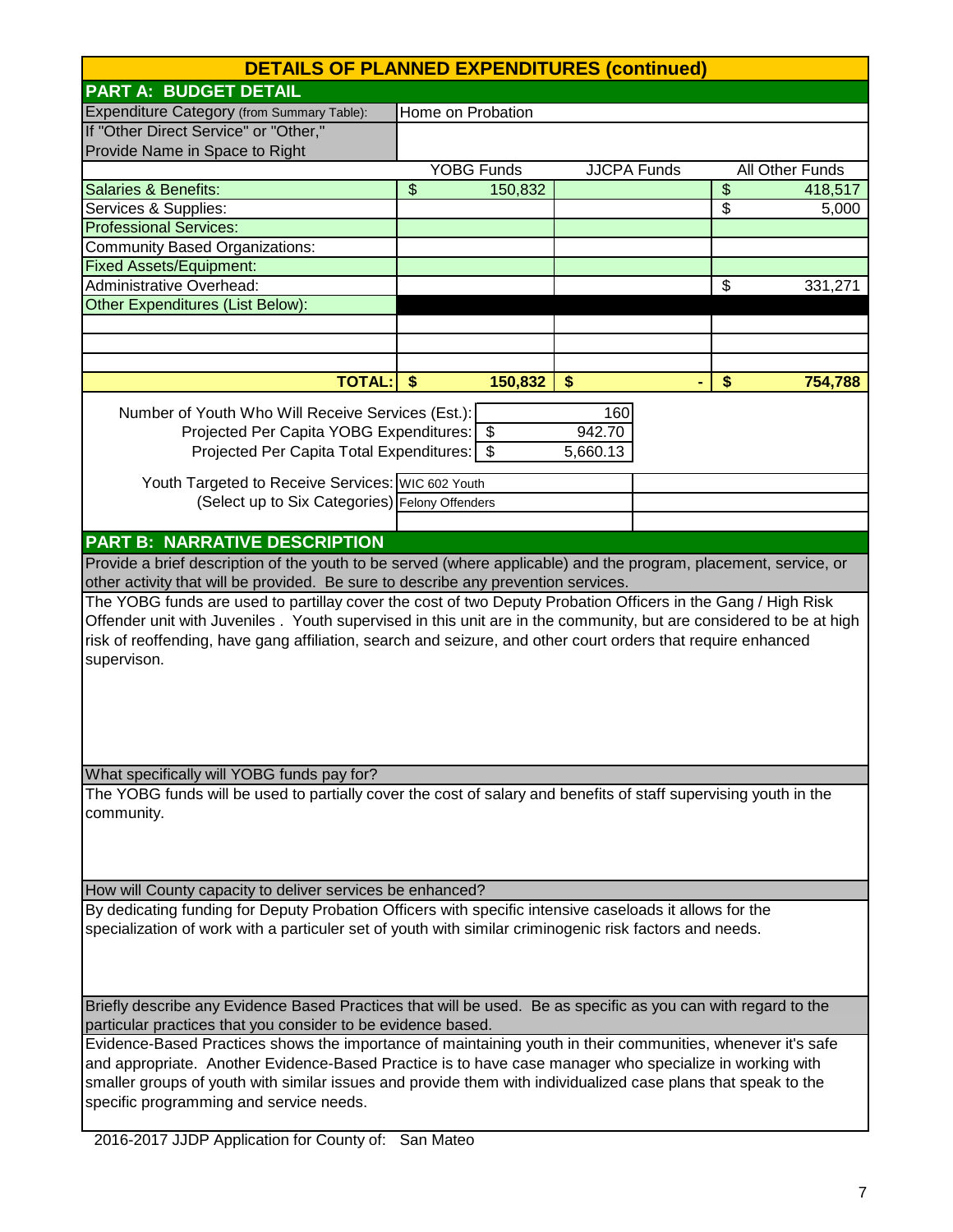| <b>DETAILS OF PLANNED EXPENDITURES (continued)</b>                                                               |                       |                                            |          |                    |                 |
|------------------------------------------------------------------------------------------------------------------|-----------------------|--------------------------------------------|----------|--------------------|-----------------|
| <b>PART A: BUDGET DETAIL</b>                                                                                     |                       |                                            |          |                    |                 |
| Expenditure Category (from Summary Table):                                                                       |                       | <b>Individual Mental Health Counseling</b> |          |                    |                 |
| If "Other Direct Service" or "Other,"                                                                            |                       |                                            |          |                    |                 |
| Provide Name in Space to Right                                                                                   |                       |                                            |          |                    |                 |
|                                                                                                                  |                       | <b>YOBG Funds</b>                          |          | <b>JJCPA Funds</b> | All Other Funds |
| Salaries & Benefits:                                                                                             | \$                    | 225,515                                    |          |                    |                 |
| Services & Supplies:                                                                                             |                       |                                            |          |                    |                 |
| <b>Professional Services:</b>                                                                                    |                       |                                            |          |                    |                 |
| Community Based Organizations:                                                                                   | \$                    | 289,000                                    |          |                    |                 |
| <b>Fixed Assets/Equipment:</b>                                                                                   |                       |                                            |          |                    |                 |
| <b>Administrative Overhead:</b>                                                                                  |                       |                                            |          |                    |                 |
| <b>Other Expenditures (List Below):</b>                                                                          |                       |                                            |          |                    |                 |
|                                                                                                                  |                       |                                            |          |                    |                 |
|                                                                                                                  |                       |                                            |          |                    |                 |
|                                                                                                                  |                       |                                            |          |                    |                 |
| <b>TOTAL:</b>                                                                                                    | $\sqrt[6]{3}$         | 514,515                                    | \$       |                    | \$              |
| Number of Youth Who Will Receive Services (Est.):                                                                |                       |                                            | 120      |                    |                 |
| Projected Per Capita YOBG Expenditures: \$                                                                       |                       |                                            | 4,287.63 |                    |                 |
| Projected Per Capita Total Expenditures:   \$                                                                    |                       |                                            | 4,287.63 |                    |                 |
|                                                                                                                  |                       |                                            |          |                    |                 |
| Youth Targeted to Receive Services: WIC 602 Youth                                                                |                       |                                            |          | Felony Offenders   |                 |
| (Select up to Six Categories) WIC 300/600 Youth                                                                  |                       |                                            |          |                    |                 |
|                                                                                                                  | Misdemeanor Offenders |                                            |          |                    |                 |
| <b>PART B: NARRATIVE DESCRIPTION</b>                                                                             |                       |                                            |          |                    |                 |
| Provide a brief description of the youth to be served (where applicable) and the program, placement, service, or |                       |                                            |          |                    |                 |
| other activity that will be provided. Be sure to describe any prevention services.                               |                       |                                            |          |                    |                 |
| The YOBG funds will be used to provide behavioral health and recovery services to youth at the Youth Services    |                       |                                            |          |                    |                 |
| Center. These services include crisis intervention, evaluation, treatment, psychiatric medication, behavioral    |                       |                                            |          |                    |                 |
| management, and continuing care referrals. Treatment may also include cognitive behavioral therapy, substance    |                       |                                            |          |                    |                 |
| abuse education, parenting skills, domestic violence prevention training, and trauma-informed treatment. In      |                       |                                            |          |                    |                 |
| addition, these funds are used to provide contract behavioral health services at the Camp Kemp for Girls         |                       |                                            |          |                    |                 |
| Program. Contractor provides gender-specific and trauma-informed individual, group, and family therapy. The      |                       |                                            |          |                    |                 |
| contractor facilitates a Saturday Multi-Family Group of girls and their family members to increase effective     |                       |                                            |          |                    |                 |
| communication in the family. Contractor Rape Trauma Services, provides individual and group counseling to        |                       |                                            |          |                    |                 |
| address trauma and sexual abuse.                                                                                 |                       |                                            |          |                    |                 |
| What specifically will YOBG funds pay for?                                                                       |                       |                                            |          |                    |                 |
| The grant will partially cover the cost for staffing at Youth Services Center and Camp Kemp for Girls and        |                       |                                            |          |                    |                 |
| contractors who provide direct behavioral health services.                                                       |                       |                                            |          |                    |                 |
|                                                                                                                  |                       |                                            |          |                    |                 |
|                                                                                                                  |                       |                                            |          |                    |                 |
| How will County capacity to deliver services be enhanced?                                                        |                       |                                            |          |                    |                 |
| The YOBG funds support the County's efforts to supervise and maintain the safety of the youth in custody. It     |                       |                                            |          |                    |                 |
| further enhances the ability to provide treatment and other direct servcies to those youth.                      |                       |                                            |          |                    |                 |
|                                                                                                                  |                       |                                            |          |                    |                 |
|                                                                                                                  |                       |                                            |          |                    |                 |
|                                                                                                                  |                       |                                            |          |                    |                 |
| Briefly describe any Evidence Based Practices that will be used. Be as specific as you can with regard to the    |                       |                                            |          |                    |                 |
| particular practices that you consider to be evidence based.                                                     |                       |                                            |          |                    |                 |
| Treatment based cognitive behavioral therapy, substance abuse education, parenting skills, domestic violence     |                       |                                            |          |                    |                 |
| prevention training, and trauma-informed treatment are primarily informed by evidence-based practices.           |                       |                                            |          |                    |                 |
|                                                                                                                  |                       |                                            |          |                    |                 |
|                                                                                                                  |                       |                                            |          |                    |                 |
|                                                                                                                  |                       |                                            |          |                    |                 |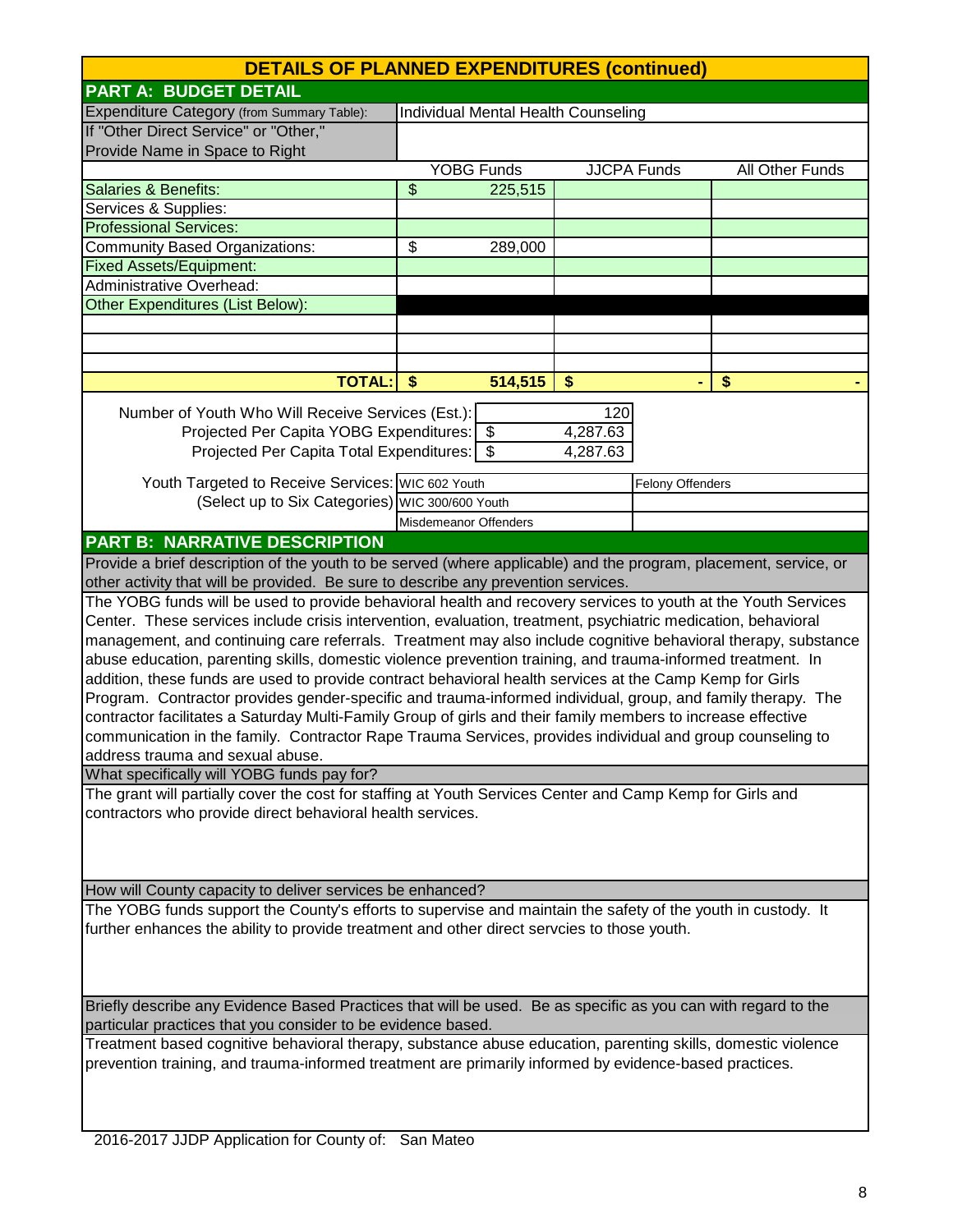| <b>DETAILS OF PLANNED EXPENDITURES (continued)</b>                                                                                                                                                                                                                                                                                                                                                                                                                                                                                                                                                                                                                                                                                                                                                                                                                                                                                              |                             |                   |                         |                    |                 |
|-------------------------------------------------------------------------------------------------------------------------------------------------------------------------------------------------------------------------------------------------------------------------------------------------------------------------------------------------------------------------------------------------------------------------------------------------------------------------------------------------------------------------------------------------------------------------------------------------------------------------------------------------------------------------------------------------------------------------------------------------------------------------------------------------------------------------------------------------------------------------------------------------------------------------------------------------|-----------------------------|-------------------|-------------------------|--------------------|-----------------|
| <b>PART A: BUDGET DETAIL</b>                                                                                                                                                                                                                                                                                                                                                                                                                                                                                                                                                                                                                                                                                                                                                                                                                                                                                                                    |                             |                   |                         |                    |                 |
| Expenditure Category (from Summary Table):                                                                                                                                                                                                                                                                                                                                                                                                                                                                                                                                                                                                                                                                                                                                                                                                                                                                                                      | <b>Other Direct Service</b> |                   |                         |                    |                 |
| If "Other Direct Service" or "Other,"<br>Provide Name in Space to Right                                                                                                                                                                                                                                                                                                                                                                                                                                                                                                                                                                                                                                                                                                                                                                                                                                                                         | <b>Therapeutic Services</b> |                   |                         |                    |                 |
|                                                                                                                                                                                                                                                                                                                                                                                                                                                                                                                                                                                                                                                                                                                                                                                                                                                                                                                                                 |                             | <b>YOBG Funds</b> |                         | <b>JJCPA Funds</b> | All Other Funds |
| Salaries & Benefits:                                                                                                                                                                                                                                                                                                                                                                                                                                                                                                                                                                                                                                                                                                                                                                                                                                                                                                                            |                             |                   |                         |                    |                 |
| Services & Supplies:                                                                                                                                                                                                                                                                                                                                                                                                                                                                                                                                                                                                                                                                                                                                                                                                                                                                                                                            |                             |                   |                         |                    |                 |
| <b>Professional Services:</b>                                                                                                                                                                                                                                                                                                                                                                                                                                                                                                                                                                                                                                                                                                                                                                                                                                                                                                                   |                             |                   |                         |                    |                 |
| Community Based Organizations:                                                                                                                                                                                                                                                                                                                                                                                                                                                                                                                                                                                                                                                                                                                                                                                                                                                                                                                  | \$                          | 333,559           |                         |                    |                 |
| <b>Fixed Assets/Equipment:</b>                                                                                                                                                                                                                                                                                                                                                                                                                                                                                                                                                                                                                                                                                                                                                                                                                                                                                                                  |                             |                   |                         |                    |                 |
| <b>Administrative Overhead:</b>                                                                                                                                                                                                                                                                                                                                                                                                                                                                                                                                                                                                                                                                                                                                                                                                                                                                                                                 |                             |                   |                         |                    |                 |
| <b>Other Expenditures (List Below):</b>                                                                                                                                                                                                                                                                                                                                                                                                                                                                                                                                                                                                                                                                                                                                                                                                                                                                                                         |                             |                   |                         |                    |                 |
|                                                                                                                                                                                                                                                                                                                                                                                                                                                                                                                                                                                                                                                                                                                                                                                                                                                                                                                                                 |                             |                   |                         |                    |                 |
|                                                                                                                                                                                                                                                                                                                                                                                                                                                                                                                                                                                                                                                                                                                                                                                                                                                                                                                                                 |                             |                   |                         |                    |                 |
|                                                                                                                                                                                                                                                                                                                                                                                                                                                                                                                                                                                                                                                                                                                                                                                                                                                                                                                                                 |                             |                   |                         |                    |                 |
| <b>TOTAL:</b>                                                                                                                                                                                                                                                                                                                                                                                                                                                                                                                                                                                                                                                                                                                                                                                                                                                                                                                                   | $\sqrt{5}$                  | 333,559           | \$                      |                    | \$              |
| Number of Youth Who Will Receive Services (Est.):<br>Projected Per Capita YOBG Expenditures: \$<br>Projected Per Capita Total Expenditures:   \$                                                                                                                                                                                                                                                                                                                                                                                                                                                                                                                                                                                                                                                                                                                                                                                                |                             |                   | 800<br>416.95<br>416.95 |                    |                 |
|                                                                                                                                                                                                                                                                                                                                                                                                                                                                                                                                                                                                                                                                                                                                                                                                                                                                                                                                                 |                             |                   |                         |                    |                 |
| Youth Targeted to Receive Services: WIC 602 Youth                                                                                                                                                                                                                                                                                                                                                                                                                                                                                                                                                                                                                                                                                                                                                                                                                                                                                               |                             |                   |                         | Felony Offenders   |                 |
| (Select up to Six Categories) WIC 300/600 Youth                                                                                                                                                                                                                                                                                                                                                                                                                                                                                                                                                                                                                                                                                                                                                                                                                                                                                                 |                             |                   |                         |                    |                 |
|                                                                                                                                                                                                                                                                                                                                                                                                                                                                                                                                                                                                                                                                                                                                                                                                                                                                                                                                                 | Misdemeanor Offenders       |                   |                         |                    |                 |
| <b>PART B: NARRATIVE DESCRIPTION</b>                                                                                                                                                                                                                                                                                                                                                                                                                                                                                                                                                                                                                                                                                                                                                                                                                                                                                                            |                             |                   |                         |                    |                 |
| Provide a brief description of the youth to be served (where applicable) and the program, placement, service, or<br>other activity that will be provided. Be sure to describe any prevention services.                                                                                                                                                                                                                                                                                                                                                                                                                                                                                                                                                                                                                                                                                                                                          |                             |                   |                         |                    |                 |
| Youthful Block Offender Grant funds nine community based organizations for therapeutic recreational programs<br>for youth at the Youth Services Center, Camp Glenwood, and Camp Kemp. The Art of Yoga Program is a gender-<br>specific program that uses yoga concepts and creative arts to teach emotion regulation and self-esteem. Fresh<br>Lifelines for Youth provides legal education, case management, and mentoring based on cognitive restructuring<br>techniques to help youth develop consequential thinking and pro-social skills. A Brighter Day provides the youth<br>with employment skills. Willie Stokes Interventions Services provides gang intervention/prevention counseling and<br>mentoring services. The Beat Within provides creative wiriting work shops. Lastly, JobTrain provides culinary<br>arts programs which allow youth an opportunity to obtain their food handler certificate for future job opportunities. |                             |                   |                         |                    |                 |
| What specifically will YOBG funds pay for?                                                                                                                                                                                                                                                                                                                                                                                                                                                                                                                                                                                                                                                                                                                                                                                                                                                                                                      |                             |                   |                         |                    |                 |
| The YOBG funds will cover the cost of contracted staffing and direct services. For any additional costs, the<br>Community Based Organizations will leverage funds through grants and other measures.                                                                                                                                                                                                                                                                                                                                                                                                                                                                                                                                                                                                                                                                                                                                            |                             |                   |                         |                    |                 |
| How will County capacity to deliver services be enhanced?                                                                                                                                                                                                                                                                                                                                                                                                                                                                                                                                                                                                                                                                                                                                                                                                                                                                                       |                             |                   |                         |                    |                 |
| The YOBG funds make it possible for the Probation Department to contract with specialized agencies for services<br>and programming for youth.                                                                                                                                                                                                                                                                                                                                                                                                                                                                                                                                                                                                                                                                                                                                                                                                   |                             |                   |                         |                    |                 |
| Briefly describe any Evidence Based Practices that will be used. Be as specific as you can with regard to the                                                                                                                                                                                                                                                                                                                                                                                                                                                                                                                                                                                                                                                                                                                                                                                                                                   |                             |                   |                         |                    |                 |
| particular practices that you consider to be evidence based.<br>Contracted service providers are selected based on their successful implementation of evidence-based practices.                                                                                                                                                                                                                                                                                                                                                                                                                                                                                                                                                                                                                                                                                                                                                                 |                             |                   |                         |                    |                 |
|                                                                                                                                                                                                                                                                                                                                                                                                                                                                                                                                                                                                                                                                                                                                                                                                                                                                                                                                                 |                             |                   |                         |                    |                 |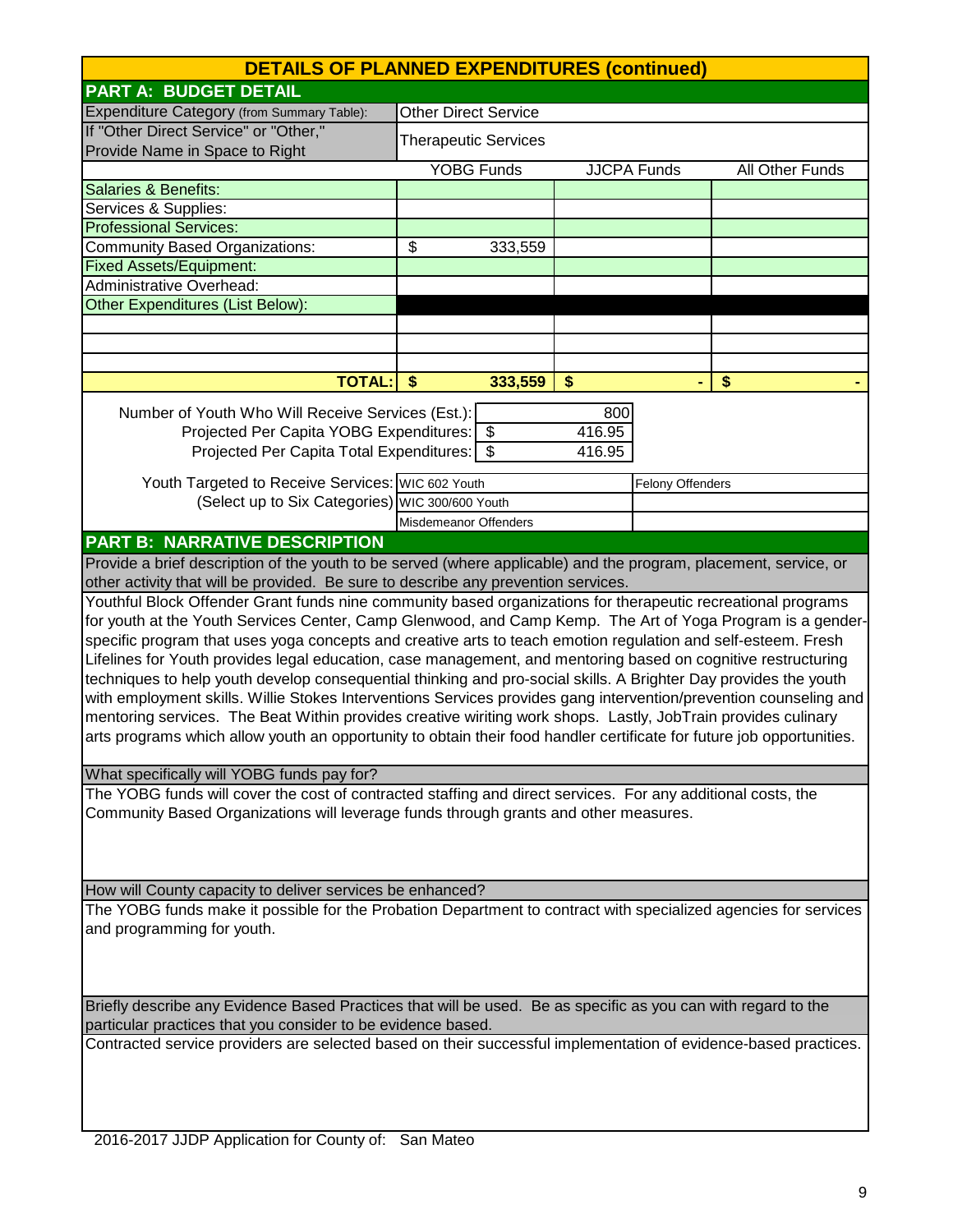| <b>DETAILS OF PLANNED EXPENDITURES (continued)</b>                                                                                                                            |      |                                       |                      |                    |    |                 |
|-------------------------------------------------------------------------------------------------------------------------------------------------------------------------------|------|---------------------------------------|----------------------|--------------------|----|-----------------|
| <b>PART A: BUDGET DETAIL</b>                                                                                                                                                  |      |                                       |                      |                    |    |                 |
| Expenditure Category (from Summary Table):                                                                                                                                    |      | <b>Re-Entry or Aftercare Services</b> |                      |                    |    |                 |
| If "Other Direct Service" or "Other,"                                                                                                                                         |      |                                       |                      |                    |    |                 |
| Provide Name in Space to Right                                                                                                                                                |      |                                       |                      |                    |    |                 |
|                                                                                                                                                                               |      | <b>YOBG Funds</b>                     |                      | <b>JJCPA Funds</b> |    | All Other Funds |
| <b>Salaries &amp; Benefits:</b>                                                                                                                                               | \$   | 151,346                               |                      |                    |    |                 |
| Services & Supplies:                                                                                                                                                          |      |                                       |                      |                    |    |                 |
| <b>Professional Services:</b>                                                                                                                                                 |      |                                       |                      |                    |    |                 |
| <b>Community Based Organizations:</b>                                                                                                                                         | \$   | 50,310                                |                      |                    |    |                 |
| <b>Fixed Assets/Equipment:</b>                                                                                                                                                |      |                                       |                      |                    |    |                 |
| <b>Administrative Overhead:</b>                                                                                                                                               |      |                                       |                      |                    | \$ | 70,264          |
| <b>Other Expenditures (List Below):</b>                                                                                                                                       |      |                                       |                      |                    |    |                 |
|                                                                                                                                                                               |      |                                       |                      |                    |    |                 |
|                                                                                                                                                                               |      |                                       |                      |                    |    |                 |
| <b>TOTAL:</b>                                                                                                                                                                 | - \$ | 201,656                               | \$                   |                    | \$ | 70,264          |
|                                                                                                                                                                               |      |                                       |                      |                    |    |                 |
| Number of Youth Who Will Receive Services (Est.):<br>Projected Per Capita YOBG Expenditures: \$                                                                               |      |                                       | 40                   |                    |    |                 |
| Projected Per Capita Total Expenditures: \$                                                                                                                                   |      |                                       | 5,041.40<br>6,798.00 |                    |    |                 |
|                                                                                                                                                                               |      |                                       |                      |                    |    |                 |
| Youth Targeted to Receive Services: WIC 602 Youth                                                                                                                             |      |                                       |                      | Felony Offenders   |    |                 |
| (Select up to Six Categories) WIC 300/600 Youth                                                                                                                               |      |                                       |                      |                    |    |                 |
|                                                                                                                                                                               |      | Misdemeanor Offenders                 |                      |                    |    |                 |
| <b>PART B: NARRATIVE DESCRIPTION</b>                                                                                                                                          |      |                                       |                      |                    |    |                 |
| Provide a brief description of the youth to be served (where applicable) and the program, placement, service, or                                                              |      |                                       |                      |                    |    |                 |
| other activity that will be provided. Be sure to describe any prevention services.                                                                                            |      |                                       |                      |                    |    |                 |
| The funds provided by the Youthful Offender Block Grant will be used to fund three Group Supervisor positions                                                                 |      |                                       |                      |                    |    |                 |
| who provide transitional and aftercare services for youth at the County's Camp Glenwood for boys. Youth served                                                                |      |                                       |                      |                    |    |                 |
| at Camp Glenwood are high-risk young men who are facing extended detention and who would have been                                                                            |      |                                       |                      |                    |    |                 |
| otherwise sent to the Department of Juvenile Justice. YOBG funds will also be used for a re-entry program                                                                     |      |                                       |                      |                    |    |                 |
| provided by our contractor Pyramid Alternatives.                                                                                                                              |      |                                       |                      |                    |    |                 |
|                                                                                                                                                                               |      |                                       |                      |                    |    |                 |
|                                                                                                                                                                               |      |                                       |                      |                    |    |                 |
|                                                                                                                                                                               |      |                                       |                      |                    |    |                 |
| What specifically will YOBG funds pay for?                                                                                                                                    |      |                                       |                      |                    |    |                 |
| The funds will cover the cost of three Group Supervisors who provide direct transitional services.                                                                            |      |                                       |                      |                    |    |                 |
|                                                                                                                                                                               |      |                                       |                      |                    |    |                 |
|                                                                                                                                                                               |      |                                       |                      |                    |    |                 |
|                                                                                                                                                                               |      |                                       |                      |                    |    |                 |
|                                                                                                                                                                               |      |                                       |                      |                    |    |                 |
| How will County capacity to deliver services be enhanced?                                                                                                                     |      |                                       |                      |                    |    |                 |
| Dedicated funding for the Group Supervisors will allow for the specialization of work with a particular set of youth                                                          |      |                                       |                      |                    |    |                 |
| with similar criminogenic risk factors and needs.                                                                                                                             |      |                                       |                      |                    |    |                 |
|                                                                                                                                                                               |      |                                       |                      |                    |    |                 |
|                                                                                                                                                                               |      |                                       |                      |                    |    |                 |
|                                                                                                                                                                               |      |                                       |                      |                    |    |                 |
| Briefly describe any Evidence Based Practices that will be used. Be as specific as you can with regard to the<br>particular practices that you consider to be evidence based. |      |                                       |                      |                    |    |                 |
| By transitioning youth back into their communities, where safe and appropriate, having specialized case                                                                       |      |                                       |                      |                    |    |                 |
| managers work with groups with similar issues and providing each youth with an individual case plan with the                                                                  |      |                                       |                      |                    |    |                 |
| specific programming/services needed is an evidence-based practice.                                                                                                           |      |                                       |                      |                    |    |                 |
|                                                                                                                                                                               |      |                                       |                      |                    |    |                 |
|                                                                                                                                                                               |      |                                       |                      |                    |    |                 |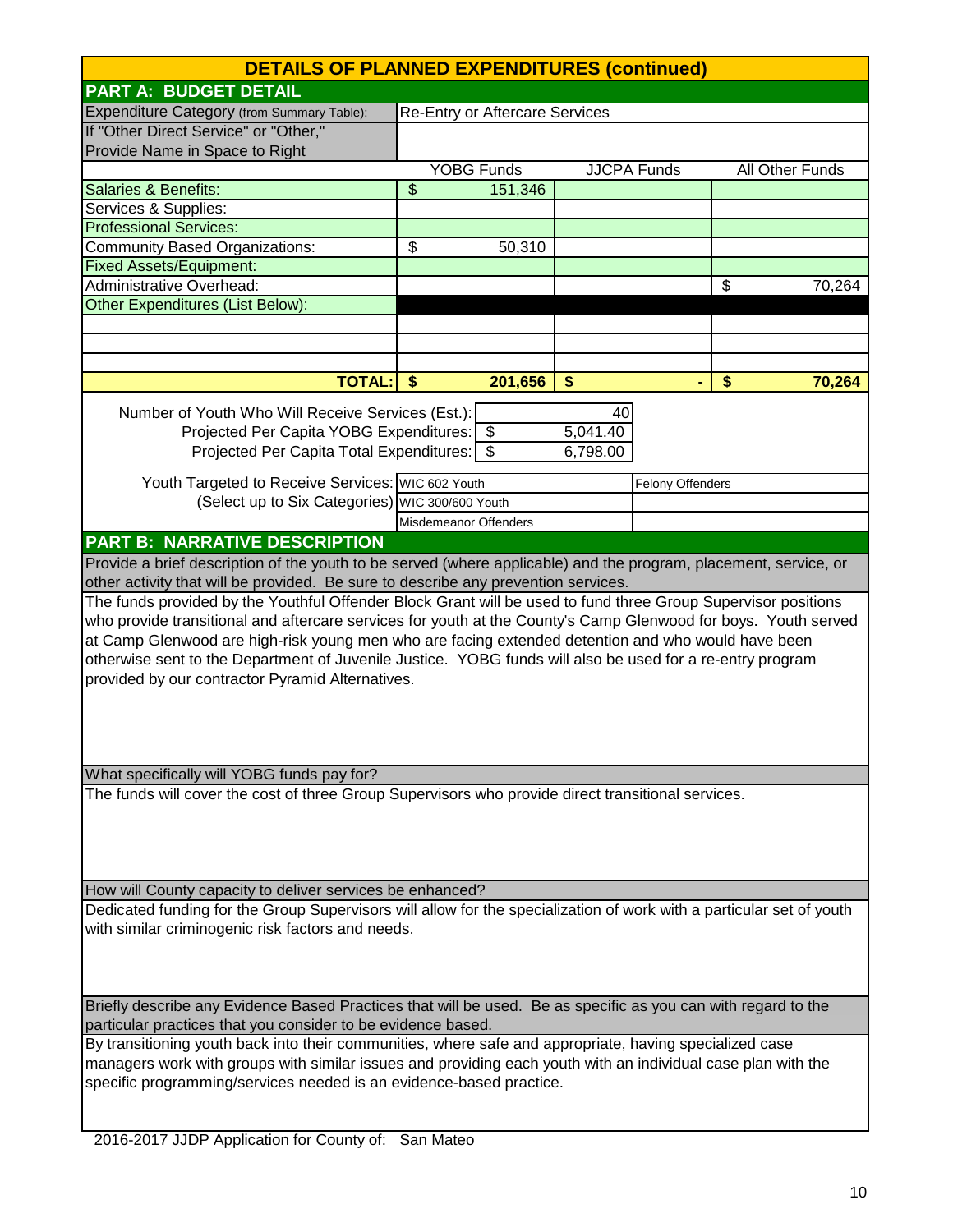| <b>DETAILS OF PLANNED EXPENDITURES (continued)</b>                                                                       |    |                              |          |                    |                          |                 |
|--------------------------------------------------------------------------------------------------------------------------|----|------------------------------|----------|--------------------|--------------------------|-----------------|
| <b>PART A: BUDGET DETAIL</b>                                                                                             |    |                              |          |                    |                          |                 |
| Expenditure Category (from Summary Table):                                                                               |    | <b>Electronic Monitoring</b> |          |                    |                          |                 |
| If "Other Direct Service" or "Other,"                                                                                    |    |                              |          |                    |                          |                 |
| Provide Name in Space to Right                                                                                           |    |                              |          |                    |                          |                 |
|                                                                                                                          |    | <b>YOBG Funds</b>            |          | <b>JJCPA Funds</b> |                          | All Other Funds |
| <b>Salaries &amp; Benefits:</b>                                                                                          | \$ | 57,678                       |          |                    | $\overline{\mathbf{S}}$  | 497,508         |
| Services & Supplies:                                                                                                     |    |                              |          |                    | $\overline{\$}$          | 8,000           |
| <b>Professional Services:</b>                                                                                            |    |                              |          |                    | $\overline{\mathcal{S}}$ | 150,000         |
| <b>Community Based Organizations:</b>                                                                                    |    |                              |          |                    |                          |                 |
| <b>Fixed Assets/Equipment:</b>                                                                                           |    |                              |          |                    |                          |                 |
| <b>Administrative Overhead:</b>                                                                                          |    |                              |          |                    | \$                       | 96,583          |
| <b>Other Expenditures (List Below):</b>                                                                                  |    |                              |          |                    |                          |                 |
|                                                                                                                          |    |                              |          |                    |                          |                 |
|                                                                                                                          |    |                              |          |                    |                          |                 |
|                                                                                                                          |    |                              |          |                    |                          |                 |
| <b>TOTAL:</b>                                                                                                            | \$ | 57,678                       | \$       |                    | \$                       | 752,091         |
| Number of Youth Who Will Receive Services (Est.):                                                                        |    |                              | 750      |                    |                          |                 |
| Projected Per Capita YOBG Expenditures: \$                                                                               |    |                              | 76.90    |                    |                          |                 |
| Projected Per Capita Total Expenditures:   \$                                                                            |    |                              | 1,079.69 |                    |                          |                 |
|                                                                                                                          |    |                              |          |                    |                          |                 |
| Youth Targeted to Receive Services: WIC 602 Youth                                                                        |    |                              |          |                    |                          |                 |
| (Select up to Six Categories) WIC 300/600 Youth                                                                          |    |                              |          |                    |                          |                 |
|                                                                                                                          |    | Misdemeanor Offenders        |          |                    |                          |                 |
| <b>PART B: NARRATIVE DESCRIPTION</b>                                                                                     |    |                              |          |                    |                          |                 |
| Provide a brief description of the youth to be served (where applicable) and the program, placement, service, or         |    |                              |          |                    |                          |                 |
| other activity that will be provided. Be sure to describe any prevention services.                                       |    |                              |          |                    |                          |                 |
| The Youthful Block Offender Grant funds the cost of three Deputy Probation Officers who provide additional               |    |                              |          |                    |                          |                 |
| intensive supervison for youth placed on Electornic Monitoring in lieu of being incarcerated while awaiting court.       |    |                              |          |                    |                          |                 |
| Electronic Monitoring is also used as a transitional tool for youth being released back into the community from          |    |                              |          |                    |                          |                 |
| Camp Glenwood for boys and Camp Kemp for girls.                                                                          |    |                              |          |                    |                          |                 |
|                                                                                                                          |    |                              |          |                    |                          |                 |
|                                                                                                                          |    |                              |          |                    |                          |                 |
|                                                                                                                          |    |                              |          |                    |                          |                 |
|                                                                                                                          |    |                              |          |                    |                          |                 |
|                                                                                                                          |    |                              |          |                    |                          |                 |
| What specifically will YOBG funds pay for?                                                                               |    |                              |          |                    |                          |                 |
| Funding will partially cover the cost of 3 Deputy Probation Officers providing direct additional supervison and one      |    |                              |          |                    |                          |                 |
| contractor, BI, to provide devices and professional services.                                                            |    |                              |          |                    |                          |                 |
|                                                                                                                          |    |                              |          |                    |                          |                 |
|                                                                                                                          |    |                              |          |                    |                          |                 |
|                                                                                                                          |    |                              |          |                    |                          |                 |
| How will County capacity to deliver services be enhanced?                                                                |    |                              |          |                    |                          |                 |
| EMP, besides it being a tool to assist successful transition into the community after being realsed from Camp            |    |                              |          |                    |                          |                 |
| programs, it also is a tool that assists in supervising youth prior to sentencing that is less restrictive and more cost |    |                              |          |                    |                          |                 |
| effective. This allows space availability in the Juvenile Hall for those youth who need it most.                         |    |                              |          |                    |                          |                 |
|                                                                                                                          |    |                              |          |                    |                          |                 |
|                                                                                                                          |    |                              |          |                    |                          |                 |
| Briefly describe any Evidence Based Practices that will be used. Be as specific as you can with regard to the            |    |                              |          |                    |                          |                 |
| particular practices that you consider to be evidence based.                                                             |    |                              |          |                    |                          |                 |
| According to research, the more time youth spend in an instituion, the more likely they are to recidivate. By            |    |                              |          |                    |                          |                 |
| reducing the amount of time youth spend in an institution, it embraces the need and treatment principles of              |    |                              |          |                    |                          |                 |
| Evidence-Based Practices.                                                                                                |    |                              |          |                    |                          |                 |
|                                                                                                                          |    |                              |          |                    |                          |                 |
|                                                                                                                          |    |                              |          |                    |                          |                 |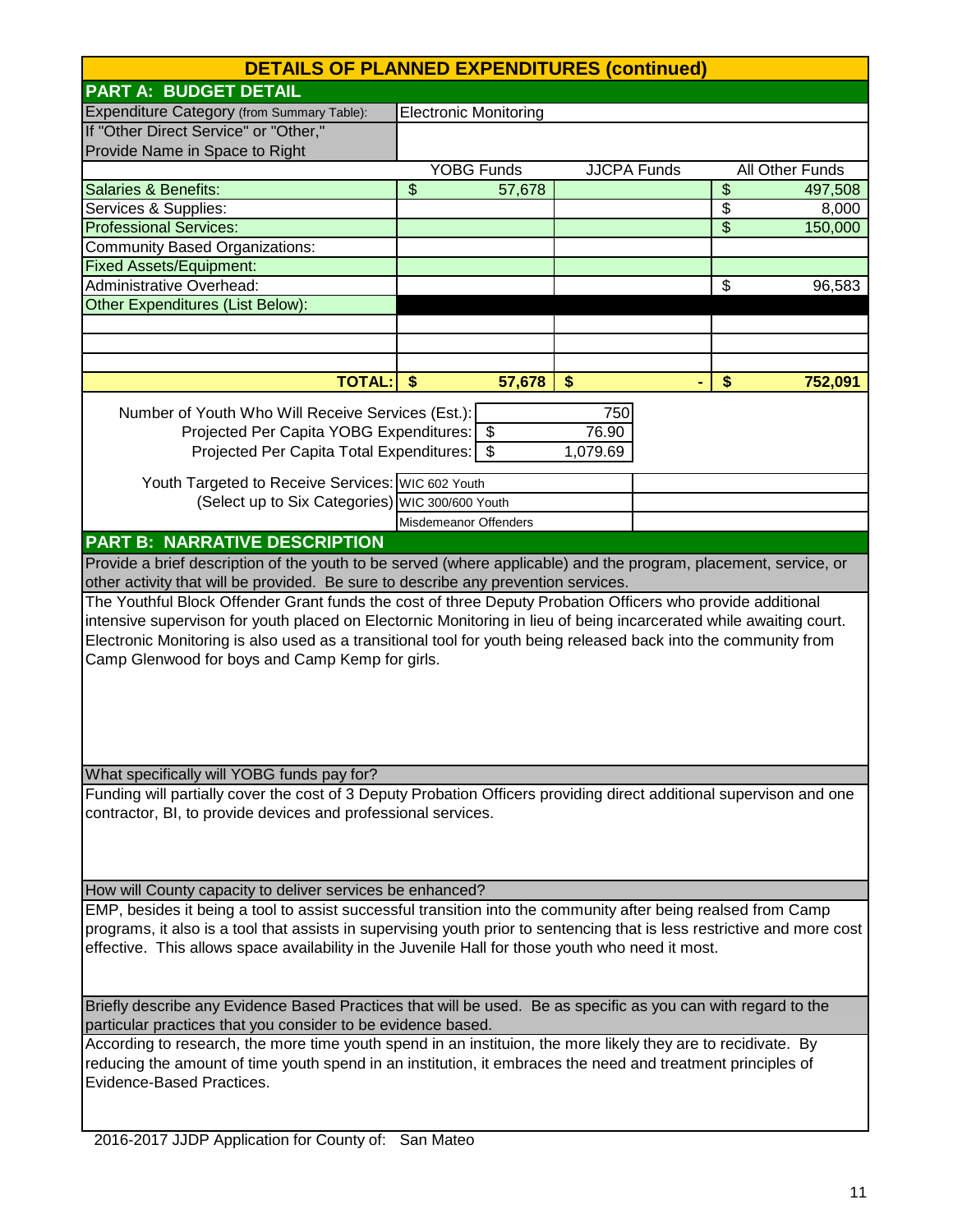|                                                                                                                  | <b>DETAILS OF PLANNED EXPENDITURES (continued)</b> |                    |                 |  |  |  |
|------------------------------------------------------------------------------------------------------------------|----------------------------------------------------|--------------------|-----------------|--|--|--|
| <b>PART A: BUDGET DETAIL</b>                                                                                     |                                                    |                    |                 |  |  |  |
| Expenditure Category (from Summary Table):                                                                       | 0                                                  |                    |                 |  |  |  |
| If "Other Direct Service" or "Other,"                                                                            |                                                    |                    |                 |  |  |  |
| Provide Name in Space to Right                                                                                   |                                                    |                    |                 |  |  |  |
|                                                                                                                  | <b>YOBG Funds</b>                                  | <b>JJCPA Funds</b> | All Other Funds |  |  |  |
| Salaries & Benefits:                                                                                             |                                                    |                    |                 |  |  |  |
| Services & Supplies:                                                                                             |                                                    |                    |                 |  |  |  |
| <b>Professional Services:</b>                                                                                    |                                                    |                    |                 |  |  |  |
| <b>Community Based Organizations:</b>                                                                            |                                                    |                    |                 |  |  |  |
| <b>Fixed Assets/Equipment:</b>                                                                                   |                                                    |                    |                 |  |  |  |
| <b>Administrative Overhead:</b>                                                                                  |                                                    |                    |                 |  |  |  |
| Other Expenditures (List Below):                                                                                 |                                                    |                    |                 |  |  |  |
|                                                                                                                  |                                                    |                    |                 |  |  |  |
|                                                                                                                  |                                                    |                    |                 |  |  |  |
|                                                                                                                  |                                                    |                    |                 |  |  |  |
| <b>TOTAL:</b>                                                                                                    | -\$                                                | \$                 | \$              |  |  |  |
| Number of Youth Who Will Receive Services (Est.):                                                                |                                                    |                    |                 |  |  |  |
| Projected Per Capita YOBG Expenditures:                                                                          |                                                    | #DIV/0!            |                 |  |  |  |
| Projected Per Capita Total Expenditures:                                                                         |                                                    | #DIV/0!            |                 |  |  |  |
|                                                                                                                  |                                                    |                    |                 |  |  |  |
| Youth Targeted to Receive Services:                                                                              |                                                    |                    |                 |  |  |  |
| (Select up to Six Categories)                                                                                    |                                                    |                    |                 |  |  |  |
|                                                                                                                  |                                                    |                    |                 |  |  |  |
| <b>PART B: NARRATIVE DESCRIPTION</b>                                                                             |                                                    |                    |                 |  |  |  |
| Provide a brief description of the youth to be served (where applicable) and the program, placement, service, or |                                                    |                    |                 |  |  |  |
| other activity that will be provided. Be sure to describe any prevention services.                               |                                                    |                    |                 |  |  |  |
|                                                                                                                  |                                                    |                    |                 |  |  |  |
|                                                                                                                  |                                                    |                    |                 |  |  |  |
|                                                                                                                  |                                                    |                    |                 |  |  |  |
|                                                                                                                  |                                                    |                    |                 |  |  |  |
|                                                                                                                  |                                                    |                    |                 |  |  |  |
|                                                                                                                  |                                                    |                    |                 |  |  |  |
|                                                                                                                  |                                                    |                    |                 |  |  |  |
|                                                                                                                  |                                                    |                    |                 |  |  |  |
|                                                                                                                  |                                                    |                    |                 |  |  |  |
| What specifically will YOBG funds pay for?                                                                       |                                                    |                    |                 |  |  |  |
|                                                                                                                  |                                                    |                    |                 |  |  |  |
|                                                                                                                  |                                                    |                    |                 |  |  |  |
|                                                                                                                  |                                                    |                    |                 |  |  |  |
|                                                                                                                  |                                                    |                    |                 |  |  |  |
|                                                                                                                  |                                                    |                    |                 |  |  |  |
| How will County capacity to deliver services be enhanced?                                                        |                                                    |                    |                 |  |  |  |
|                                                                                                                  |                                                    |                    |                 |  |  |  |
|                                                                                                                  |                                                    |                    |                 |  |  |  |
|                                                                                                                  |                                                    |                    |                 |  |  |  |
|                                                                                                                  |                                                    |                    |                 |  |  |  |
| Briefly describe any Evidence Based Practices that will be used. Be as specific as you can with regard to the    |                                                    |                    |                 |  |  |  |
| particular practices that you consider to be evidence based.                                                     |                                                    |                    |                 |  |  |  |
|                                                                                                                  |                                                    |                    |                 |  |  |  |
|                                                                                                                  |                                                    |                    |                 |  |  |  |
|                                                                                                                  |                                                    |                    |                 |  |  |  |
|                                                                                                                  |                                                    |                    |                 |  |  |  |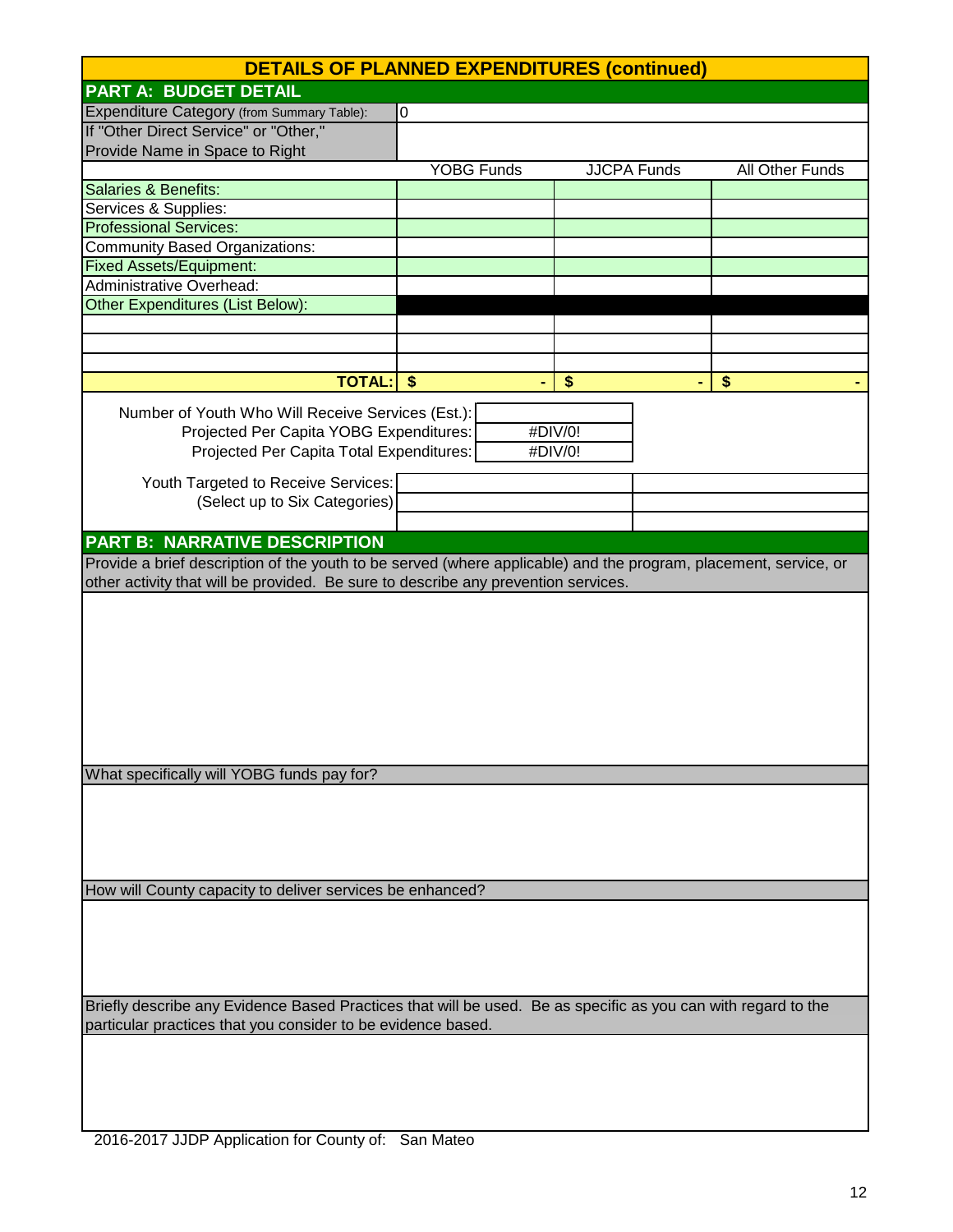|                                                                                                                  | <b>DETAILS OF PLANNED EXPENDITURES (continued)</b> |                    |                 |  |  |  |
|------------------------------------------------------------------------------------------------------------------|----------------------------------------------------|--------------------|-----------------|--|--|--|
| <b>PART A: BUDGET DETAIL</b>                                                                                     |                                                    |                    |                 |  |  |  |
| Expenditure Category (from Summary Table):                                                                       | 0                                                  |                    |                 |  |  |  |
| If "Other Direct Service" or "Other,"                                                                            |                                                    |                    |                 |  |  |  |
| Provide Name in Space to Right                                                                                   |                                                    |                    |                 |  |  |  |
|                                                                                                                  | <b>YOBG Funds</b>                                  | <b>JJCPA Funds</b> | All Other Funds |  |  |  |
| Salaries & Benefits:                                                                                             |                                                    |                    |                 |  |  |  |
| Services & Supplies:                                                                                             |                                                    |                    |                 |  |  |  |
| <b>Professional Services:</b>                                                                                    |                                                    |                    |                 |  |  |  |
| <b>Community Based Organizations:</b>                                                                            |                                                    |                    |                 |  |  |  |
| <b>Fixed Assets/Equipment:</b>                                                                                   |                                                    |                    |                 |  |  |  |
| <b>Administrative Overhead:</b>                                                                                  |                                                    |                    |                 |  |  |  |
| Other Expenditures (List Below):                                                                                 |                                                    |                    |                 |  |  |  |
|                                                                                                                  |                                                    |                    |                 |  |  |  |
|                                                                                                                  |                                                    |                    |                 |  |  |  |
|                                                                                                                  |                                                    |                    |                 |  |  |  |
| <b>TOTAL:</b>                                                                                                    | -\$                                                | $\frac{1}{2}$      | \$              |  |  |  |
| Number of Youth Who Will Receive Services (Est.):                                                                |                                                    |                    |                 |  |  |  |
| Projected Per Capita YOBG Expenditures:                                                                          |                                                    | #DIV/0!            |                 |  |  |  |
| Projected Per Capita Total Expenditures:                                                                         |                                                    | #DIV/0!            |                 |  |  |  |
|                                                                                                                  |                                                    |                    |                 |  |  |  |
| Youth Targeted to Receive Services:                                                                              |                                                    |                    |                 |  |  |  |
| (Select up to Six Categories)                                                                                    |                                                    |                    |                 |  |  |  |
|                                                                                                                  |                                                    |                    |                 |  |  |  |
| <b>PART B: NARRATIVE DESCRIPTION</b>                                                                             |                                                    |                    |                 |  |  |  |
| Provide a brief description of the youth to be served (where applicable) and the program, placement, service, or |                                                    |                    |                 |  |  |  |
| other activity that will be provided. Be sure to describe any prevention services.                               |                                                    |                    |                 |  |  |  |
|                                                                                                                  |                                                    |                    |                 |  |  |  |
|                                                                                                                  |                                                    |                    |                 |  |  |  |
|                                                                                                                  |                                                    |                    |                 |  |  |  |
|                                                                                                                  |                                                    |                    |                 |  |  |  |
|                                                                                                                  |                                                    |                    |                 |  |  |  |
|                                                                                                                  |                                                    |                    |                 |  |  |  |
|                                                                                                                  |                                                    |                    |                 |  |  |  |
|                                                                                                                  |                                                    |                    |                 |  |  |  |
|                                                                                                                  |                                                    |                    |                 |  |  |  |
| What specifically will YOBG funds pay for?                                                                       |                                                    |                    |                 |  |  |  |
|                                                                                                                  |                                                    |                    |                 |  |  |  |
|                                                                                                                  |                                                    |                    |                 |  |  |  |
|                                                                                                                  |                                                    |                    |                 |  |  |  |
|                                                                                                                  |                                                    |                    |                 |  |  |  |
|                                                                                                                  |                                                    |                    |                 |  |  |  |
| How will County capacity to deliver services be enhanced?                                                        |                                                    |                    |                 |  |  |  |
|                                                                                                                  |                                                    |                    |                 |  |  |  |
|                                                                                                                  |                                                    |                    |                 |  |  |  |
|                                                                                                                  |                                                    |                    |                 |  |  |  |
|                                                                                                                  |                                                    |                    |                 |  |  |  |
| Briefly describe any Evidence Based Practices that will be used. Be as specific as you can with regard to the    |                                                    |                    |                 |  |  |  |
| particular practices that you consider to be evidence based.                                                     |                                                    |                    |                 |  |  |  |
|                                                                                                                  |                                                    |                    |                 |  |  |  |
|                                                                                                                  |                                                    |                    |                 |  |  |  |
|                                                                                                                  |                                                    |                    |                 |  |  |  |
|                                                                                                                  |                                                    |                    |                 |  |  |  |